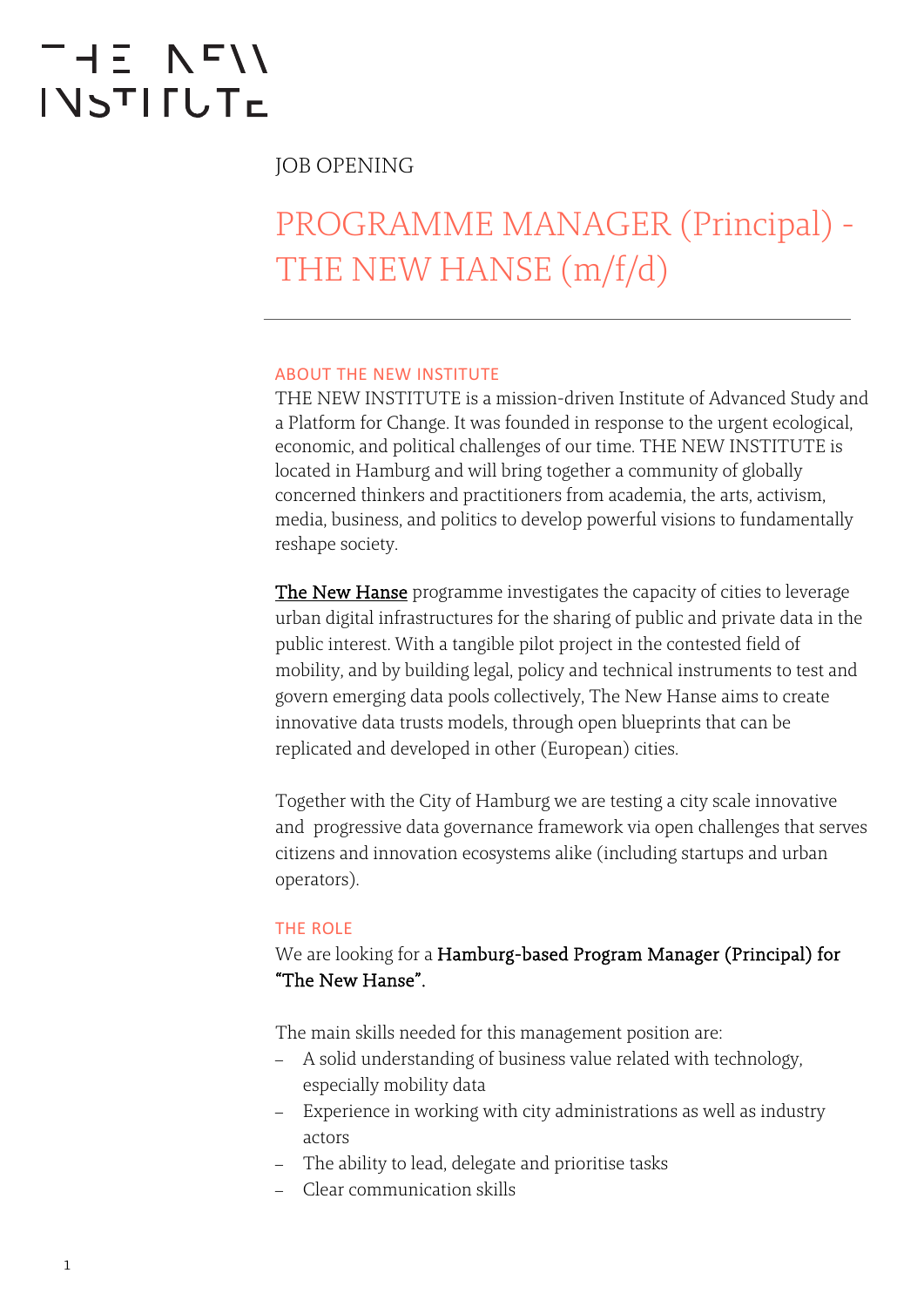The Program Manager (Principal) will be responsible for the implementation phase of the Urban Data Challenge, a hands-on project conceived together with the Senate Chancellery and the ITD- and mobility departments of the city, including necessary changes to adapt to evolving conditions and needs from stakeholders.

He/She/They will also be the main contact with Hamburg startup ecosystems and industry for the City Data Challenge.

Further responsibilities include planning and overseeing timeline and budget, team management and alignment; execution of the projectroadmap of all program strands, ensuring that milestones are achieved and deadlines met, and ensuring cohesion and performance of the extended project team.

We are looking for a person with:

- Solid project and team- management skills, deploying management tools and best practices
- Curiosity for data-based business models
- A bias for action, being able to break down complex problems into tangible steps that drive product development at speed
- A knack for prioritisation, obtaining buy-in from stakeholders, and resolving conflicts as they arise
- The work of THE NEW INSTITUTE is interdisciplinary, trans-sectoral and impact-oriented – the experience and qualifications of the representative should reflect this ambition
- Independent and reliable way of working, be able to react spontaneously and adapt to changing circumstances

#### A Plus:

- Being up-to-date with the tech ecosystem, emerging players, reading relevant news sources, being focused on the public interest, societal and environmental impact of technology

#### YOUR RESPONSIBILITIES

1. Project Management & Team Leadership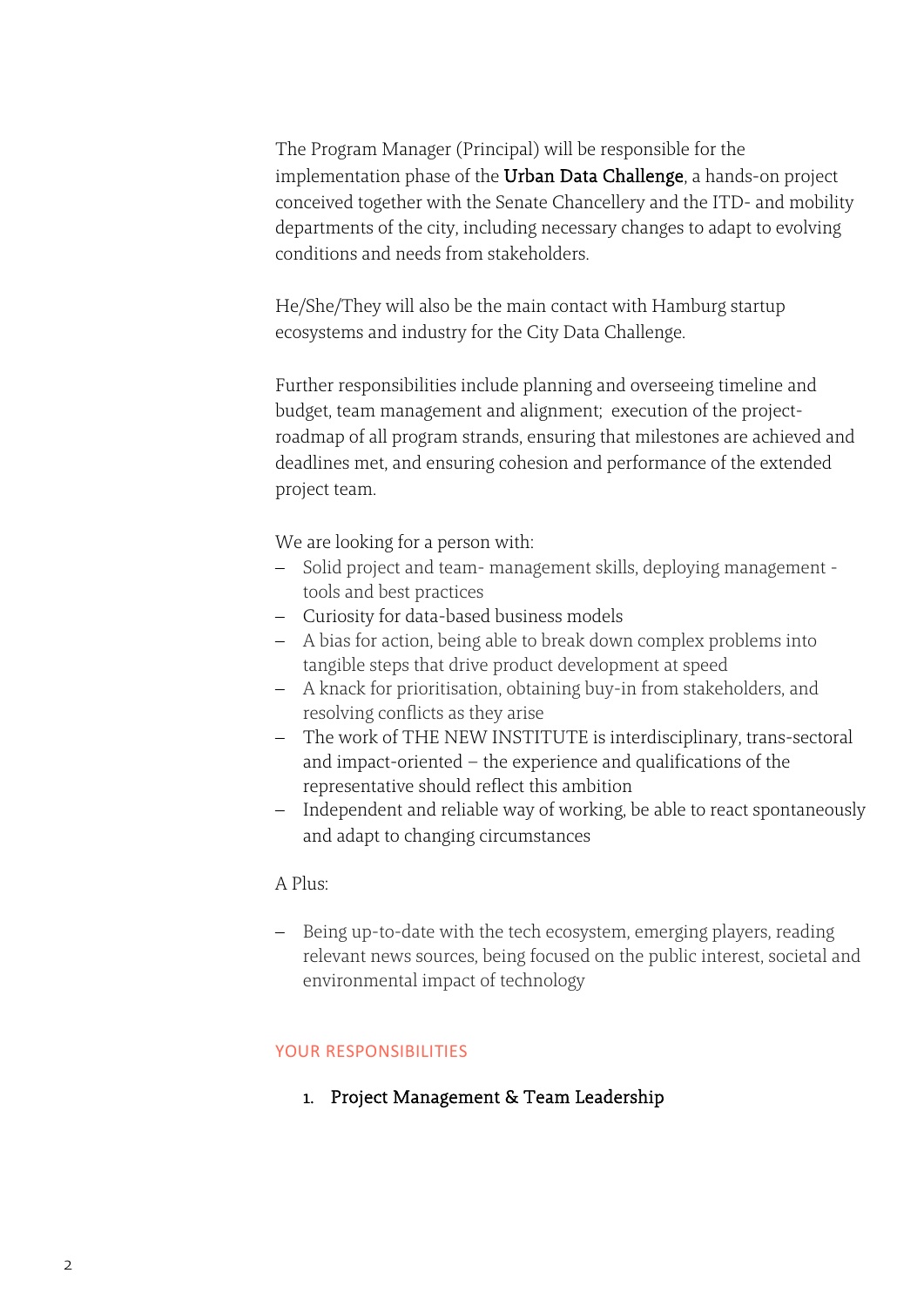- End-to-end project management of The New Hanse programme, incl. budget and (human) resources, focused on the data challenge execution with the city´s mobility department and the Urban Data Platform
- Align project vision and project planning
- Execution of The New Hanse roadmap, focusing on achieving milestones and deliverables and, if needed, plan review to adapt to changing needs.
- Own the project backlog and constantly evolve it based on progress
- Coordination of core team and consultants, working groups and (potentially) Fellows
- Support members of the team by removing blockers
- Serve as a key point of contact to get information for the team, such as goals, problems, and measures of success

## 2. City Stakeholders & Innovation Challenge

- Develop a user-focused understanding of value and develop solutions based on the needs of the city of Hamburg
- Use data and research to inform the value proposition for the city and for the industry
- Align the City of Hamburg actors in the process of identifying and moving forward mobility use cases over the course of the innovation challenge
- Lead implementation of challenges
- Ensure ongoing buy-in and support from stakeholders, and bring in external experts to validate when needed

## 3. Industry Stakeholders

- Cultivate meaningful relationships with industry stakeholders and startups, bridging technical and business worlds in the realm of mobility data, developing a deep understanding of their strategies and objectives.
- Manage the implementer (SME) outreach & selection process, with endto-end involvement, communicating with jury members, startups, and finalists
- Pre-screen and participate in voting phases of solution evaluation and selection
- Coordination of jury participation and challenge finalists before and during the presentation events

## 4. Communication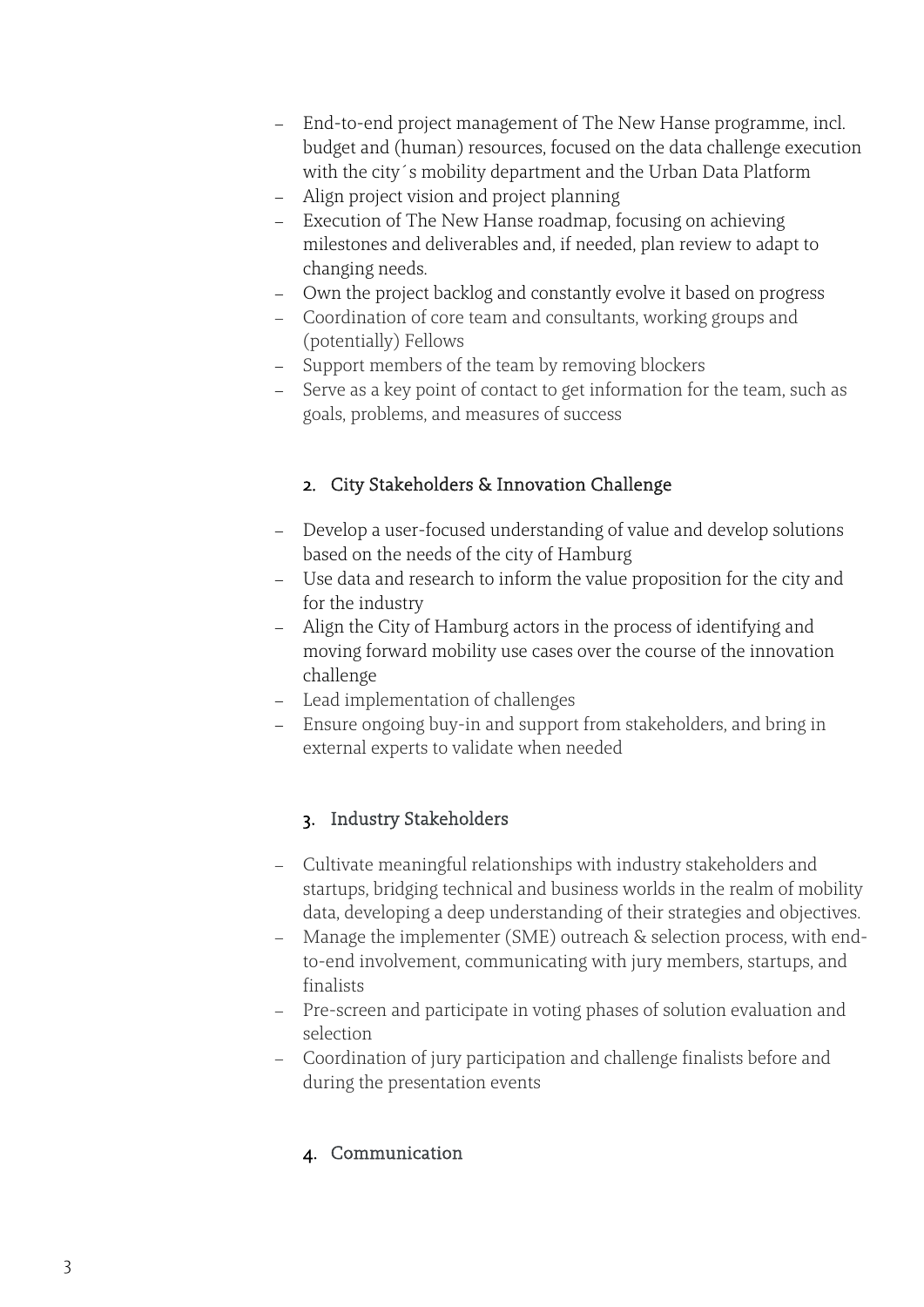- Oversee outreach and social media strategy in order to boost quality applications and the smooth running of the challenge platform.

## OUR REQUIERMENTS

#### 1. Qualifications

- Excellent German and English skills (oral and written)
- Background in economics, management, technology, marketing or product development
- A demonstrable track record of delivering successful projects related to technology
- 3 to 5 years of work experience in management consulting, startup acceleration, entrepreneurship, venture capital or social impact organisations

## 2. Skills

- Pro-active: you take charge and deliver on your own
- Team player but also independent and able to work on projects autonomously
- Digital skills: passionate about smart technologies, smart cities, and up to date with the latest online data driven solutions and tools
- Entrepreneurial: you provide thought leadership, leveraging your expertise to advise stakeholders, coach team, introduce best practices, identify roadblocks and generate solutions for resolving them quickly
- Innovator: passionate about the startup ecosystem and innovation in collaboration with the public sector, you enjoy collaborating with a multidisciplinary team to determine the best project fit and technical implementation
- Fast-learner: you learn quickly and abstract away details to grasp concepts that may not fall under your area of expertise and find applications from them, especially on technology related topics
- Highly organised and able to manage time and resources, ensuring that deadlines are met and operations run effectively and efficiently.
- Ability to shape a product vision and translate it into a roadmap with clear value-based measures of success

## The position will be based in Hamburg.

Please email your application, consisting of a cover letter "Why THE NEW INSTITUTE/New Hanse?", certificates, references, résumé, salary expectations and earliest possible start date in a single PDF document the latest by  $15.06.2022$  (rolling basis) t[o jobs@thenew.institute.](mailto: jobs@thenew.institute) Any questions can be directed to [katharina.meyer@thenew.institute an](mailto: katharina.meyer@thenew.institute)d [adriana.groh@thenew.institute.](mailto: adriana.groh@thenew.institute)